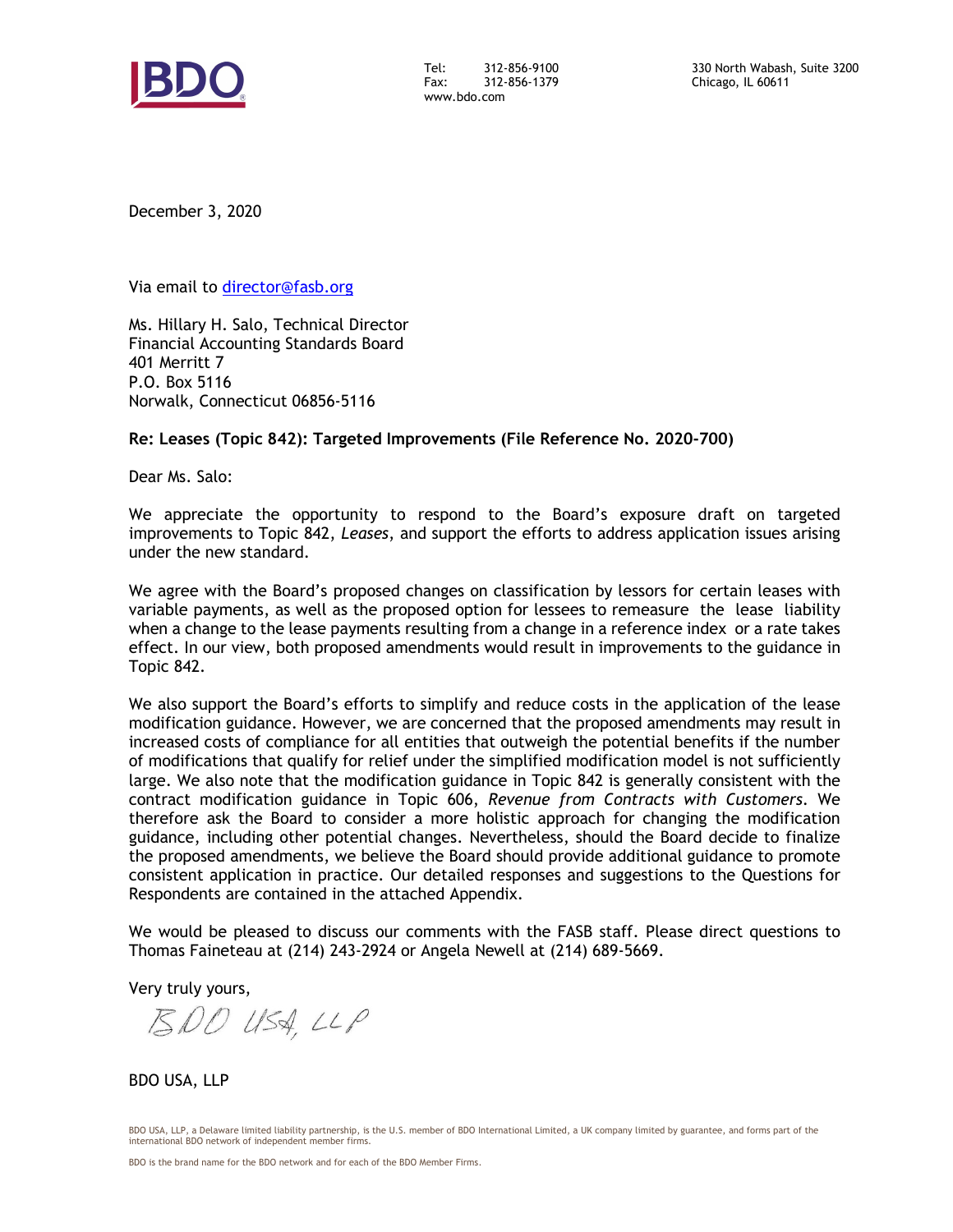Ms. Hillary H. Salo Technical Director Financial Accounting Standards Board Page 2 of 5

# **Appendix**

### **Issue 1: Sales-Type Leases with Variable Lease Payments – Lessor Only**

### *Question 1—Are the amendments in this proposed Update operable? Why or why not?*

We believe the amendments in this proposed update are operable because the threshold (predominant) is already used by lessors in evaluating the practical expedient not to separate under paragraph 842- 10-15-42B and is intended to mean "majority." We also note lessors generally should be able to perform the assessment without undue costs since they typically have the information necessary to assess variable lease payments in their contracts.

#### *Question 2—Should a lessor be required to classify and account for a sales-type lease with predominantly variable lease payments that do not depend on a reference index or a rate as an operating lease? Why or why not?*

We believe the proposed requirement for a lessor to classify and account for a sales-type lease with predominantly variable lease payments that do not depend on a reference index or rate as an operating lease is a practical solution to address the day-one loss that would otherwise be recognized under Topic 842. We do not believe the day-one loss currently recognized for certain leases aligns with the economics of the transaction when the lessor expects the arrangement to be profitable overall and, therefore, we support the proposed changes.

## *Question 3—Should "predominant" be the threshold for determining when a lessor should classify a lease with variable payments that do not depend on a reference index or a rate as an operating lease? Alternatively, would another threshold be more appropriate and operable (for example, "substantially all")? Please provide your rationale.*

In our view, "predominant" is an appropriate threshold that should address most leases with the day one loss issue. It is possible that a day one loss may still arise for some leases. For example, certain leases with variable payments that represent less than the majority of payments may still result in a day one loss. Conversely, a lease in which a majority of the payments are variable payments may nonetheless result in a day one gain. While the use of "predominant" may not capture all instances in which a lessor may incur a day one loss, and may capture situations in which a day one gain is currently being recognized, in our view it would still nonetheless represent an appropriate balance.

# *Question 4—Would the proposed amendments provide improved decision-useful information for users of financial statements? Why or why not?*

We generally defer to users of financial statements for this question. However, as noted above, the proposed amendments would align the transaction more closely with the economics which we think will be helpful for users of financial statements. Further, we suggest that the Board consider a requirement that lessors disclose the fact that certain leases were classified as operating leases based on paragraph 842-10-25-3A.

#### **Issue 2: Option to Remeasure Lease Liability—Lessee Only**

#### *Question 5— Are the proposed amendments operable? Why or why not?*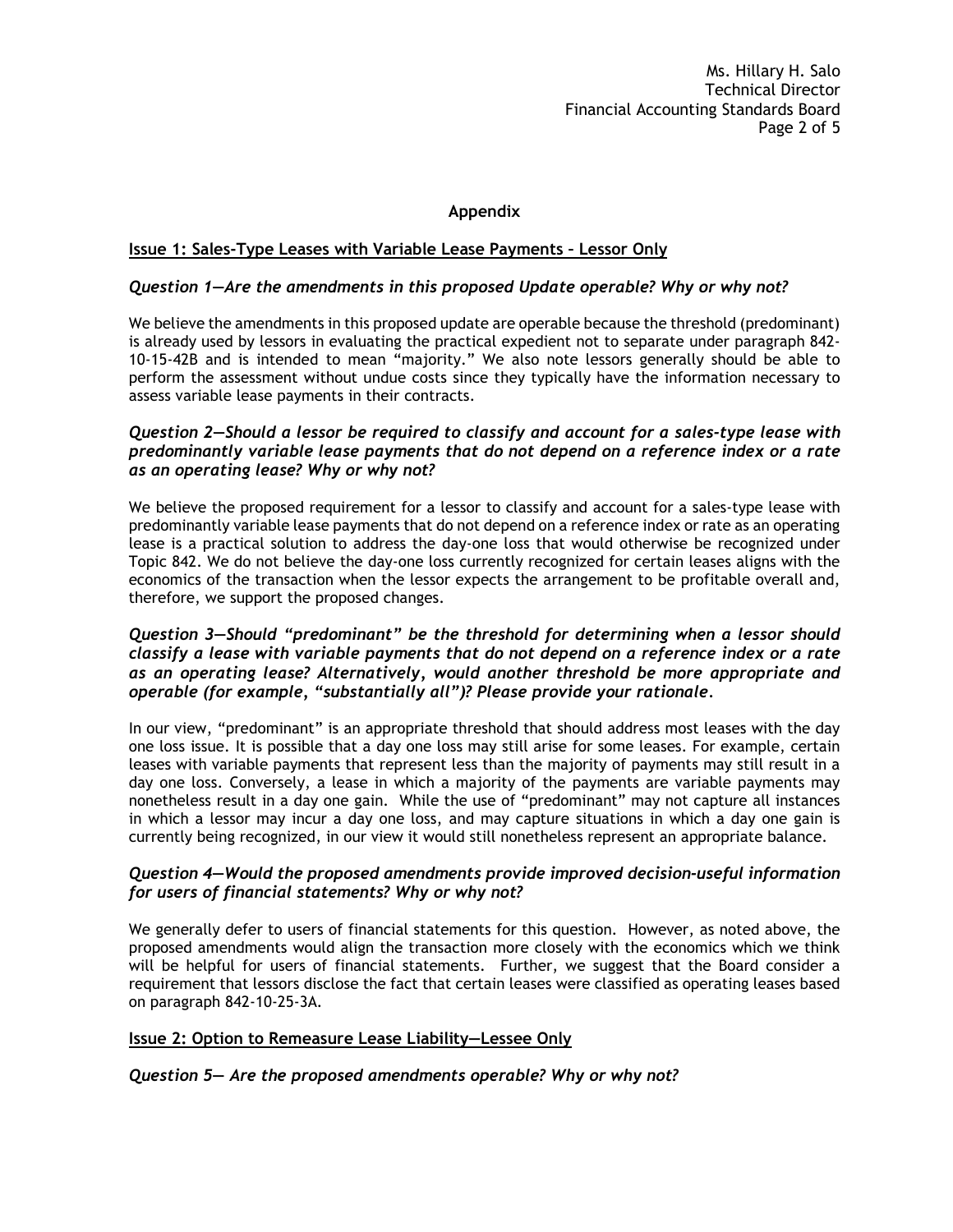Ms. Hillary H. Salo Technical Director Financial Accounting Standards Board Page 3 of 5

We agree that the proposed amendments are generally operable considering that the proposed changes permitting lessees under Topic 842 to remeasure the lease liability for a change in a reference index or a rate upon which some or all of the variable lease payments are based are intended to be consistent with the requirements under IFRS 16, and those requirements are already applied by entities reporting under IFRS. However, we ask the Board to consider aligning the proposed amendment in paragraph 842-10-35-4A with paragraph IFRS 16.42(b) and the proposed language in Example 25, Case A (paragraphs 842-10-55-226 through 55-231A) with the language in Example 14A (IFRS 16: *Leases - Illustrative Examples*) to promote consistent application between U.S. GAAP and IFRS as it relates to when the change in payments "takes effect."

### *Question 6— Should a lessee be provided with an option to remeasure lease liabilities solely for a change in a reference index or a rate on which payments are based? Why or why not?*

While the Board in ASU 2016-02, *Leases (Topic 842)* initially decided to prohibit remeasuring lease liabilities solely for changes in a reference index or a rate based on feedback that the benefits of remeasurement would not justify the costs, we believe lessees should be provided with an option to remeasure lease liabilities solely for a change in a reference index or a rate on which payments are based. This would allow entities reporting under both U.S. GAAP and IFRS to simplify their accounting and system requirements. The lease liabilities reported under the proposed election also would more closely align with the future payment obligations at the reporting date.

# *Question 7— Should a lessee be required to make an entity-wide accounting policy election to remeasure lease liabilities solely for a change in a reference index or a rate on which payments are based? Why or why not? If not, at what level should that accounting policy election be required to be applied?*

We generally believe that an entity-wide accounting policy election would be appropriate as this would maintain the quality and consistency of financial information provided to users of the financial statements. Further, this would eliminate cost burdens on preparers for maintaining potentially different policies at lower levels, such as at an operating entity level.

# *Question 8— Would the proposed amendments provide improved decision-useful information for users of financial statements? Why or why not?*

In our view, the proposed amendments would generally provide improved decision-useful information on the statement of financial position. As noted above, for entities that elect to apply the proposed amendments, the lease liabilities would more closely align with the future payment obligations at the reporting date.

# *Question 9— Would the comparability of information be significantly affected by the option to remeasure lease liabilities solely for a change in a reference index or a rate on which payments are based?*

We note that there would be differences when comparing entities that elect or do not elect the proposed amendments applying U.S. GAAP. However, these differences would relate to the reported lease liabilities and would not affect the total lease cost recognized in a reporting period. Further, there are other aspects of Topic 842 for which entities may make different elections and which already impact comparability (e.g., election to not separate lease and nonlease components, election related to short-term leases, both of which are made by asset class).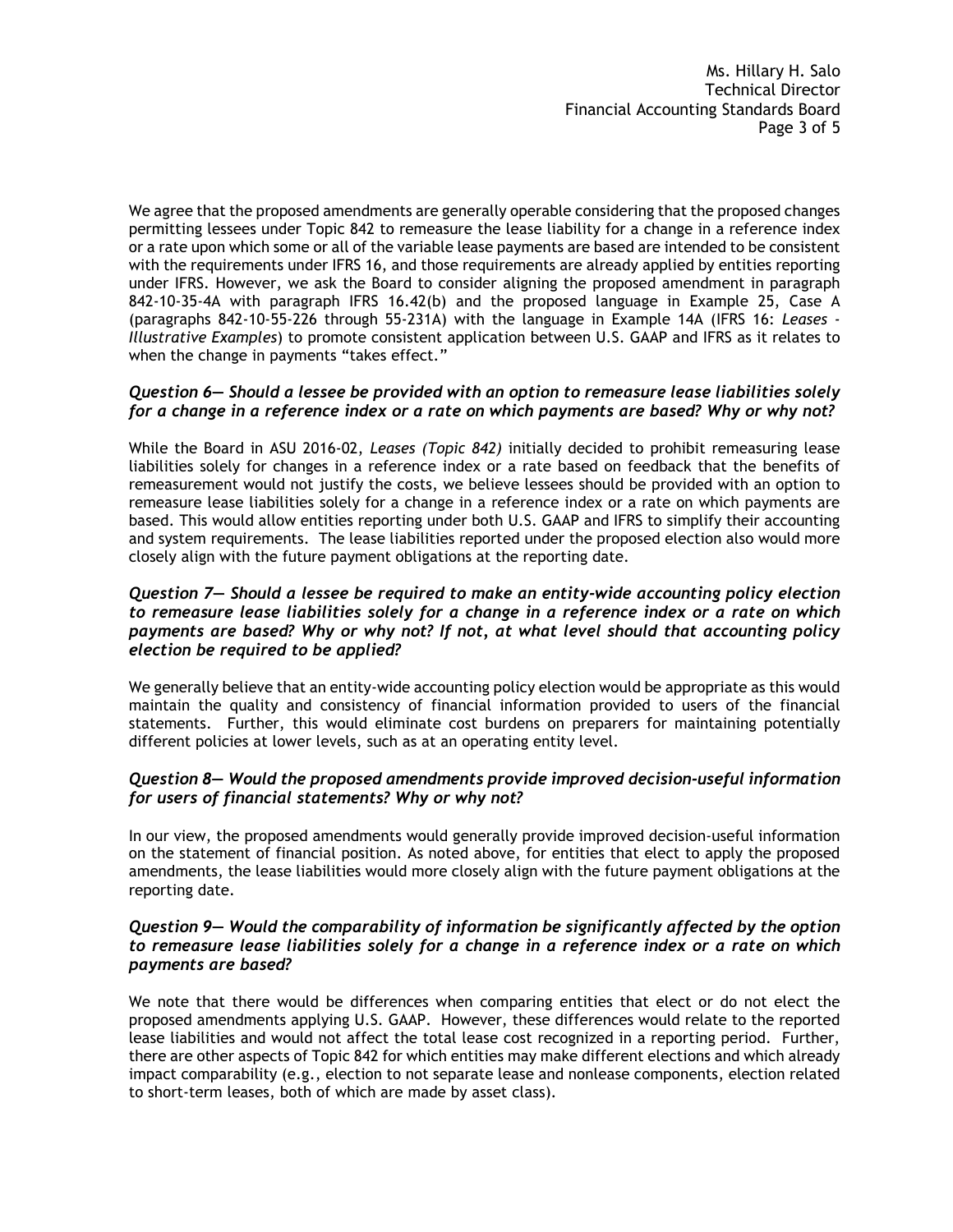### **Issue 3: Modifications Reducing the Scope of a Lease Contract**

## *Question 10— Are the proposed amendments operable? Why or why not?*

As discussed in our cover letter, if the Board believes that changes to the existing modification model in Topic 842 are needed, we encourage the Board to consider a more holistic approach. In particular, we believe the Board should consider other potential changes to the modification guidance resulting from feedback received on this proposed Update, and consider the alignment in modification guidance that currently exists with Topic 606. See our response to Question 12 for further details.

However, should the Board decide to continue with the proposed changes, we ask that the Board provide additional guidance and clarifications to ensure that the proposed amendments are applied consistently. In particular, we believe the proposed guidance in paragraph 842-10-25-8B(c) is not sufficiently clear and may result in inconsistent application or further application issues. For example, there may be modifications that reduce the term (e.g., from eight to five years) of one or more but not all lease components without terminating that component(s), while also changing the payments for the remainder of the revised lease term. The original contract may also contain a single payment for all components of the contract, such that after the change, the modified contract provides a single revised payment for the remaining components. In those situations, it is unclear whether and how the change in payments would be considered under paragraph 842-10-25-8B(c). That analysis could be further complicated if the contract includes nonlease components that are accounted for separately by the entity, or the contract provides for variable payments (for example, payments based on usage of the underlying asset). Lessees currently are not required to estimate variable payments under Topic 842, but entities do estimate variable payments under Topic 606. Because the Board notes in paragraph BC26 that the analysis of the payments is a critical element of the proposed guidance, we encourage the Board to provide additional guidance, including illustrations, to clarify those aspects, including the interaction with the modification model in Topic 606, and to promote consistency in application.

We also note that the proposed amendments would be a requirement (as opposed to an option). Therefore, entities would need to implement additional processes and controls to address this new requirement, while it is unclear whether the proposed amendments would address a sufficiently large number of modifications to justify those costs. Accordingly, there would be additional costs to implement the proposed requirements with unclear benefits if many arrangements would not qualify for the proposed amendments.

# *Question 11— Would the proposed amendments provide improved decision-useful information for users of financial statements? Why or why not?*

We defer answering this question pending further consideration of question 10 above.

## *Question 12— Are there other aspects of the modification accounting model in Topic 842 that could be improved without compromising the decision usefulness of the information provided?*

There are other modifications for which the changes in terms and conditions to the lease contract result in changes in scope or consideration that are insignificant. However, if the contract includes only one lease component, those modifications would not meet the scope conditions of the proposed amendments, and therefore an entity would be required to reassess classification and reconsider